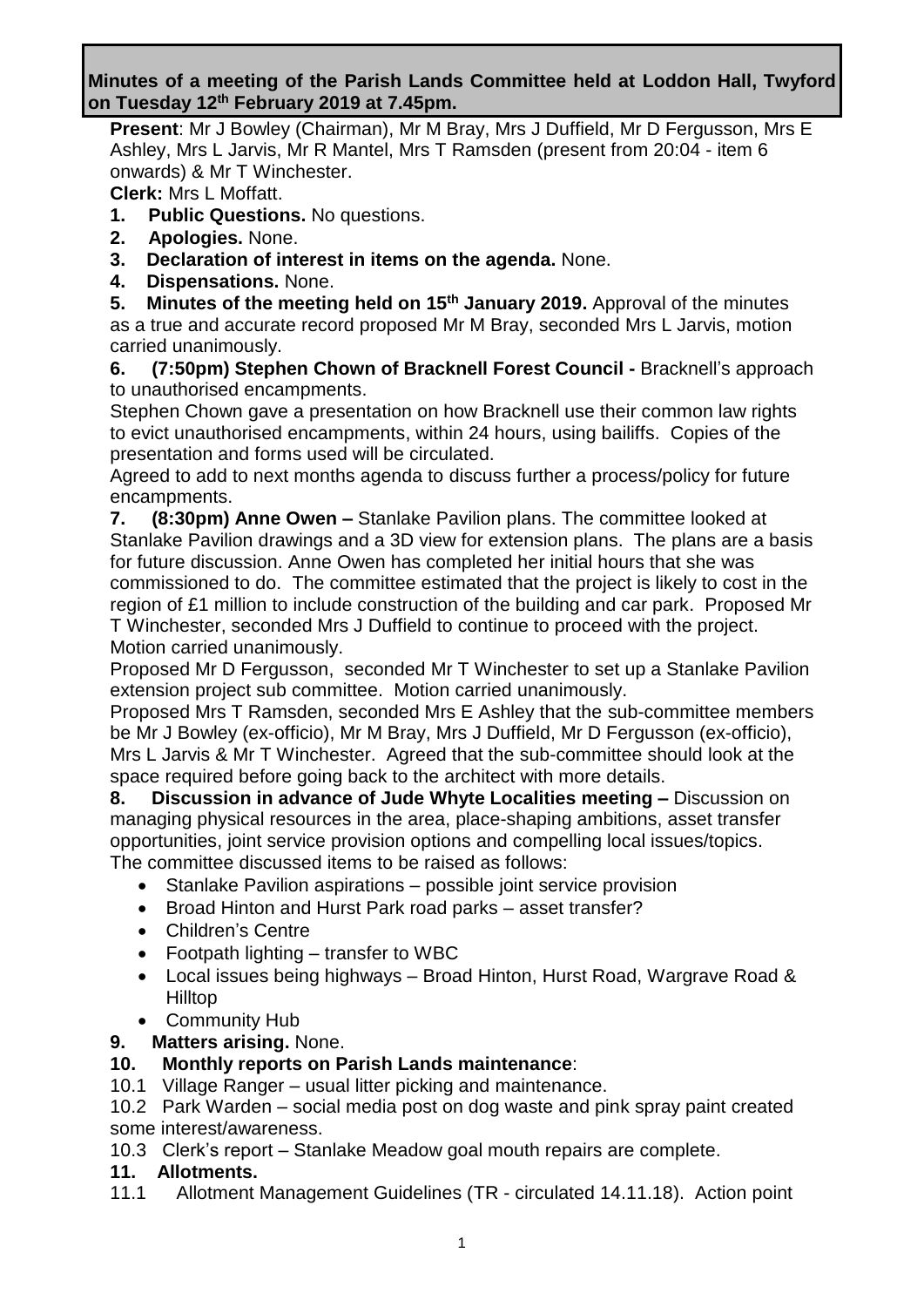for Mr Mantel to check his comments / objections have been rectified in the revised guidelines by next month.

# **11.2 Hurst Rd.**

11.2.1 16 available plots.

11.2.2 Request to keep pigs – proposed Mrs T Ramsden, seconded Mrs E Ashley to approve the request by an allotment holder to keep pigs subject to adequate penning facilities and acceptable welfare. Motion carried 8 in favour, 1 against.

11.2.3 Key safe update – the key safes at both gates are complete.

## **11.2.4 London Rd.**

11.3.1 2 plots available. 2 unpaid but made contact.

11.3.2 TRHA letter – boundary fence & trees/ivy - quote for replacement concrete posts had been sought. Agreed to seek two further quotes.

### **12.0 Millennium Garden, Jubilee Corner, Burial Ground & War Memorial.**

- 12.1 Report on cremations & burial Betty Friend
- 12.2 Report on memorials Gordon David Curl (additional inscription)
- 12.3 Christmas tree 2019 carried forward.

12.4 Columbarium – a representative from The Columbaria Company visited to look at the proposed location. They will be talking to their installers and will visit again to assess the site. If the panorama does not fit around the tight corner then they will have other suitable products. The clerk has also made contact with the Easthampstead crematorium to ask for a contact for someone to install a concrete base.

**13.0 Bell Corner** – no items to report.

## **14.0 King George V Recreation Ground.**

14.1 CCTV – Second quote for replacement system. The man that the clerk had met in January has subsequently left the company and left no details of the enquiry. A second meeting is scheduled for 20<sup>th</sup> February.

14.2 Replacement bins update – work complete.

14.3 Parish Lands Management Plan – update for Twyford in Bloom. Mrs Ramsden reported that the revised issue didn't have a table of contents. The clerk will forward a previous version.

14.4 Replacement signage update – order placed. Amendment to the artwork agreed.

14.5 Gaps in hedge (Longfield Road end) – photos circulated 17.12.18. Councillors to have looked at hedges. Carried forward.

14.6 Antisocial behaviour around Loddon Hall – request to have youth shelter moved and offer of bench. Councillors to consider where to locate the bench. Carried forward.

14.7 Memorial bench enquiry – Councillors to consider where to locate the bench. Mr Mantel to circulate a google earth image of his proposed location. Agreed the location can be approved by email.

14.8 Pelhams fair request 26<sup>th</sup>-28<sup>th</sup> April - approved.

14.9 Resident request for permission to have hedge laid – approved.

## **15.0 Stanlake Meadow.**

15.1 Information following Shaun Virtue Visit – chased 02.01.19. Carried forward.

15.2 Tree risk assessment – quote to cover both allotment sites, both recreation grounds, burial ground & Jubilee Corner (quote) – carried forward.

15.3 Revised telecom proposal for consideration – carried forward.

15.4 Gaps in hedge (Stanlake Lane side) – photos circulated 17.12.18. Councillors to have looked at hedges – carried forward.

15.5 Stanlake copse – Leylandii cuttings and logs – carried forward.

15.6 Masons carnival fun fair - 31<sup>st</sup> Aug / 1<sup>st</sup> Sept – approved.

15.7 Request to have paving to the football shed – carried forward.